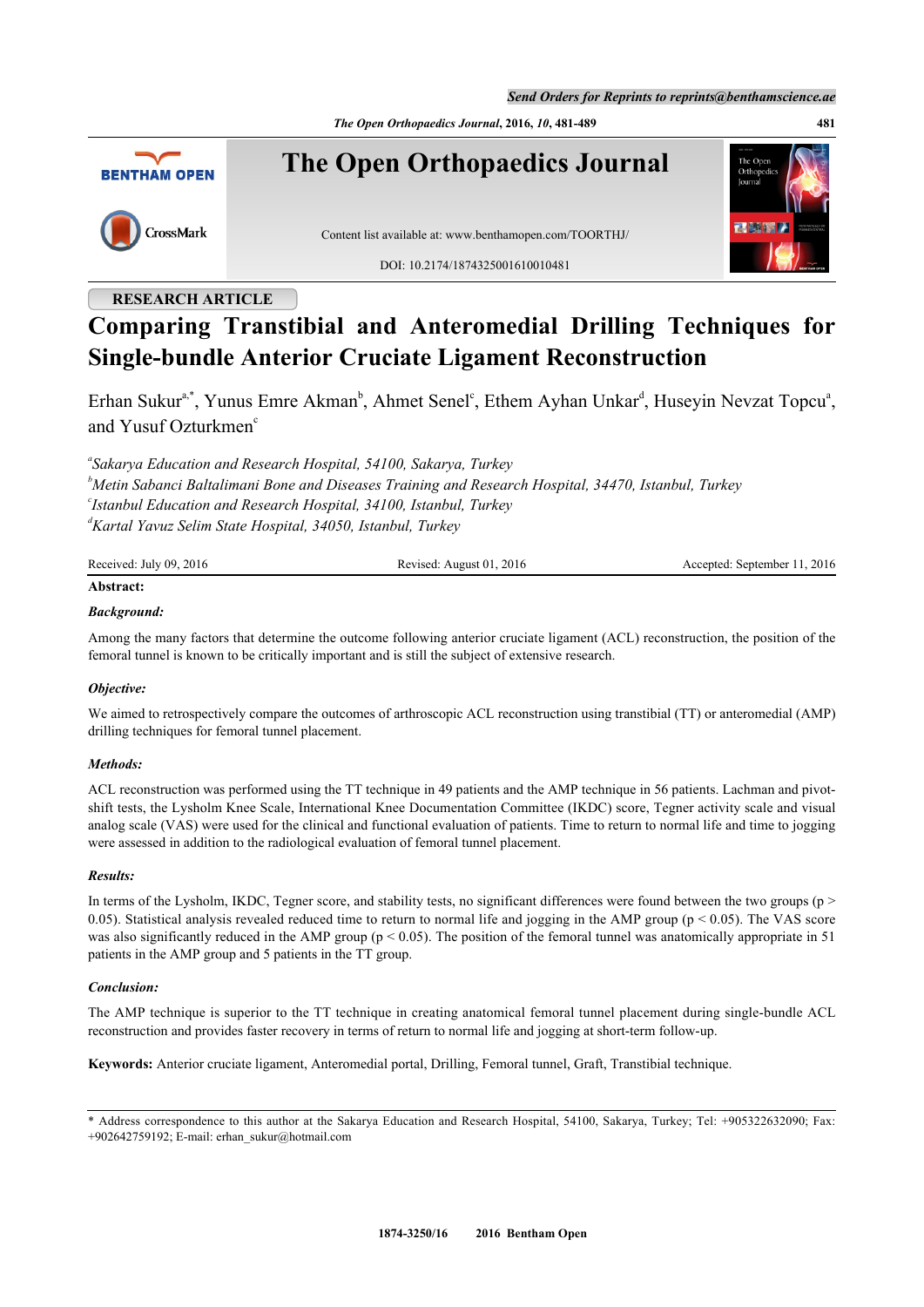#### **INTRODUCTION**

Surgical reconstruction is now widely accepted as the treatment of choice for functional knee instability due to anterior cruciate ligament (ACL) deficiency especially in young patients who are involved in physically high demanding activities [[1](#page-5-0)]. This procedure is well-known for its ability to allow an individual to return to preinjury activity levels, which may not be achieved with non-surgical treatment [[2\]](#page-6-0). In spite of the considerable research focused on ACL reconstruction, the increased risk of early knee osteoarthritis and the presence of rotational instability postsurgery have not been fully investigated yet. As a result, controversy remains regarding the best technique for reconstruction; thus, it is still the subject of extensive research [[3,](#page-6-1) [4\]](#page-6-2). Among the many factors that determine the outcome following ACL reconstruction, the position of the tunnels created for graft fixation is known to be of critical influence, and malpositioning of the femoral tunnel occurs 3 times more frequently than malpositioning of the tibial tunnel [[3,](#page-6-1) [5,](#page-6-3) [6\]](#page-6-4). Femoral tunnel position is more critical because it is closer to the central axis of knee rotation, and malpositioning of the femoral tunnel has been reported to be the most frequent cause of graft failure [[7](#page-6-5), [8](#page-6-6)]. A nonanatomically placed graft can create abnormal tensile and compressive forces, which affect graft healing and reintegration processes [[9\]](#page-6-7).

<span id="page-1-0"></span>Anatomical reconstruction of the ACL involves the placement of the femoral tunnel at the center of the original femoral footprint [[10\]](#page-6-8). Recent studies have shown that anatomic positioning of the femoral tunnel best restores native knee kinematics by allowing appropriate graft tension throughout the range of motion, and results show increased rotational stability, as well as translational and tensioning patterns similar to the native ACL [\[11](#page-6-9), [12](#page-6-10)]. The transtibial (TT) technique is the most widely used method for drilling the femoral tunnel during ACL reconstruction, but positioning the femoral tunnel anatomically is difficult and constrained by the position of the tibial tunnel. As a result, the graft is oriented in a relatively vertical direction, in the footprint of the anteromedial bundle of the ACL [\[13](#page-6-11)]. Thus, over the past decade, there has been a trend transitioning from use of the TT drilling technique toward the anteromedial portal (AMP) drilling technique in order to achieve more anatomical femoral tunnel placement. The AMP technique requires independent drilling through an additional anteromedial portal in a more horizontal direction [\[3](#page-6-1), [14](#page-6-12)] (Fig. **[1](#page-1-0)**).



**Fig. (1).** Frontal magnetic resonance imaging (MRI) demonstrating the horizontal orientation of the graft in the femoral tunnel.

According to anatomical studies, the AMP technique currently allows for a more anatomical femoral tunnel position within the native ACL femoral footprint compared with the TT technique. However, no adequate studies exist that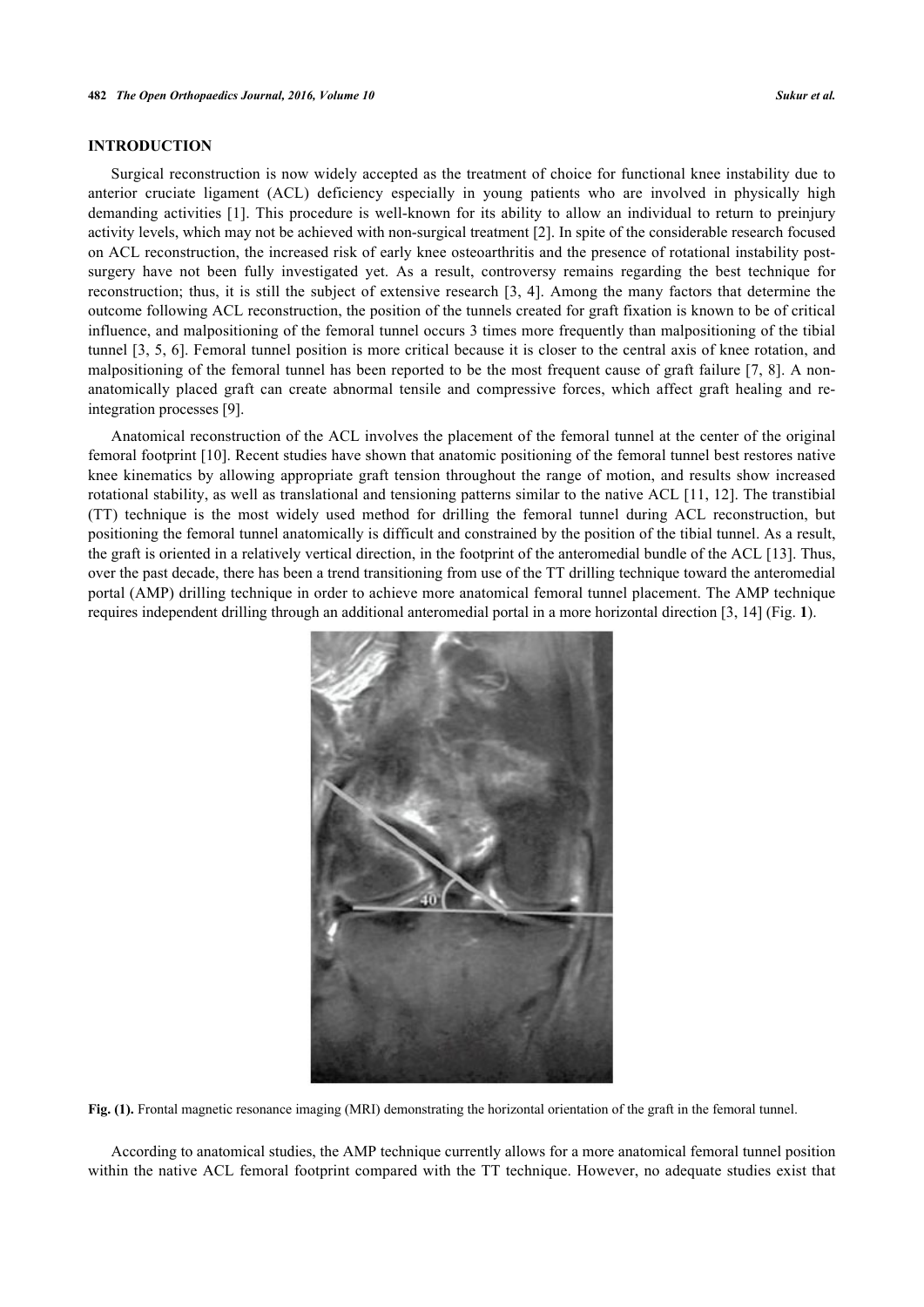compare the clinical and functional outcomes of these two techniques [[2,](#page-6-0) [9](#page-6-7)]. Thus, this study aimed to retrospectively compare the radiological and clinical outcomes of arthroscopic ACL reconstruction using the TT and AMP drilling techniques for femoral tunnel placement.

#### **MATERIALS AND METHODS**

#### **Patients**

Among the patients who underwent single-bundle ACL reconstruction between February 2011 and July 2014 using an autologous hamstring graft, 105 eligible patients were included in this retrospective study. ACL reconstruction was performed using the TT technique in 49 patients (4 female, 45 male; mean age, 26.8 years, range 18-40) and the AMP technique in 56 patients (4 female, 52 male; mean age, 25.5 years, range 17-35). The inclusion criteria for this study were as follows: less than 6 months between injury and surgery, at least 24 months of follow-up, a healthy contralateral knee, and patient age between 16 and 40 years. Patients who underwent concomitant surgery during ACL reconstruction for other combined injuries, such as collateral ligament injury, posterior cruciate ligament injury, or posterolateral corner injury were excluded from the study. All patients were operated by two senior surgeons. This study was approved by our institutional ethics committee and informed consent was obtained from all patients for the use of their demographic and radiological data.

#### **Surgical Technique**

Arthroscopic examination was performed and ACL rupture was confirmed before harvesting the graft. Quadruplestrand semitendinosus and gracilis autografts were used in all patients. The standard technique was performed to place the tibial tunnel in both the TT and AMP groups [\[15\]](#page-6-13). The tibial tunnel was prepared in the footprint of the ACL at an angle of 45° to the tibial shaft. In the TT group, the standard aiming guide with a 7-mm offset was placed through the tibial tunnel at the 11 o'clock position of the right knee and the 1 o'clock position of the left knee, and a pin was advanced to determine the femoral tunnel position. A cannulated reamer was then used transtibially to create the femoral tunnel. In the AMP group, a three-portal technique (anterolateral, central anteromedial, and low anteromedial) was used. The low AMP was created under arthroscopic visualization; a spinal needle was advanced into the joint just above the anterior horn of the medial meniscus and 1.5 cm medial to the medial border of patellar tendon and to create the femoral tunnel independently from the tibial tunnel. It is important to keep a security distance at least 2 mm from the cartilage of the medial femoral condyle once the drill passes through this portal [[16\]](#page-6-14). The midpoints of the remnants of the anteromedial and posterolateral bundles of the ACL were marked with a thermal device. The lateral intercondylar ridge and lateral bifurcate ridge served as the bony landmarks for the femoral attachments. The lateral intercondylar ridge is an osseous landmark in the medial wall of the femoral lateral condyle that runs from proximal to distal and anterior to posterior in the anatomic position. There is no ACL attachment anterior to this ridge. Lateral bifurcate ridge is an osseos landmark that runs from anterior to posterior and separates the AM and PL bundles femoral attachment site [\[17](#page-6-15)]. The knee was flexed to 120°-130°, and the guidewire was placed in the center of the two insertion areas via the low AMP. Femoral drills were selected according to the graft diameter, and the tunnel was drilled with a cannulated reamer using a freehand technique. An endobutton continuous loop device was used for femoral fixation of the graft. Pre-tensioning of the graft was performed by flexing and extending the knee through the range of motion. The absence of graft impingement was confirmed by arthroscopic examination. Tibial fixation was performed in 20° of flexion using a bioabsorbable screw and a U staple with a posterior drawer.

#### **Postoperative Care**

The same postoperative accelerated rehabilitation protocols were used for both groups. Knee braces or sleeves were not employed in any of the patients. All patients were allowed weight-bearing as tolerated with crutches on the day of surgery. After three weeks, weight-bearing without crutches was permitted.

#### **Clinical and Radiological Assessment**

At the last follow-up, all patients were examined by an orthopedic surgeon who was blinded to the relevant study details and who was not the operating surgeon. Lachman and pivot-shift tests were performed to evaluate the anteriorposterior and rotational stability, respectively. The Lysholm Knee Scale, International Knee Documentation Committee (IKDC) scoring system, Tegner activity level, and visual analog scale (VAS) for patient satisfaction were used for the clinical and functional evaluation of patients before surgery and at the last follow-up [\[18,](#page-6-16) [19\]](#page-6-17). The time to return to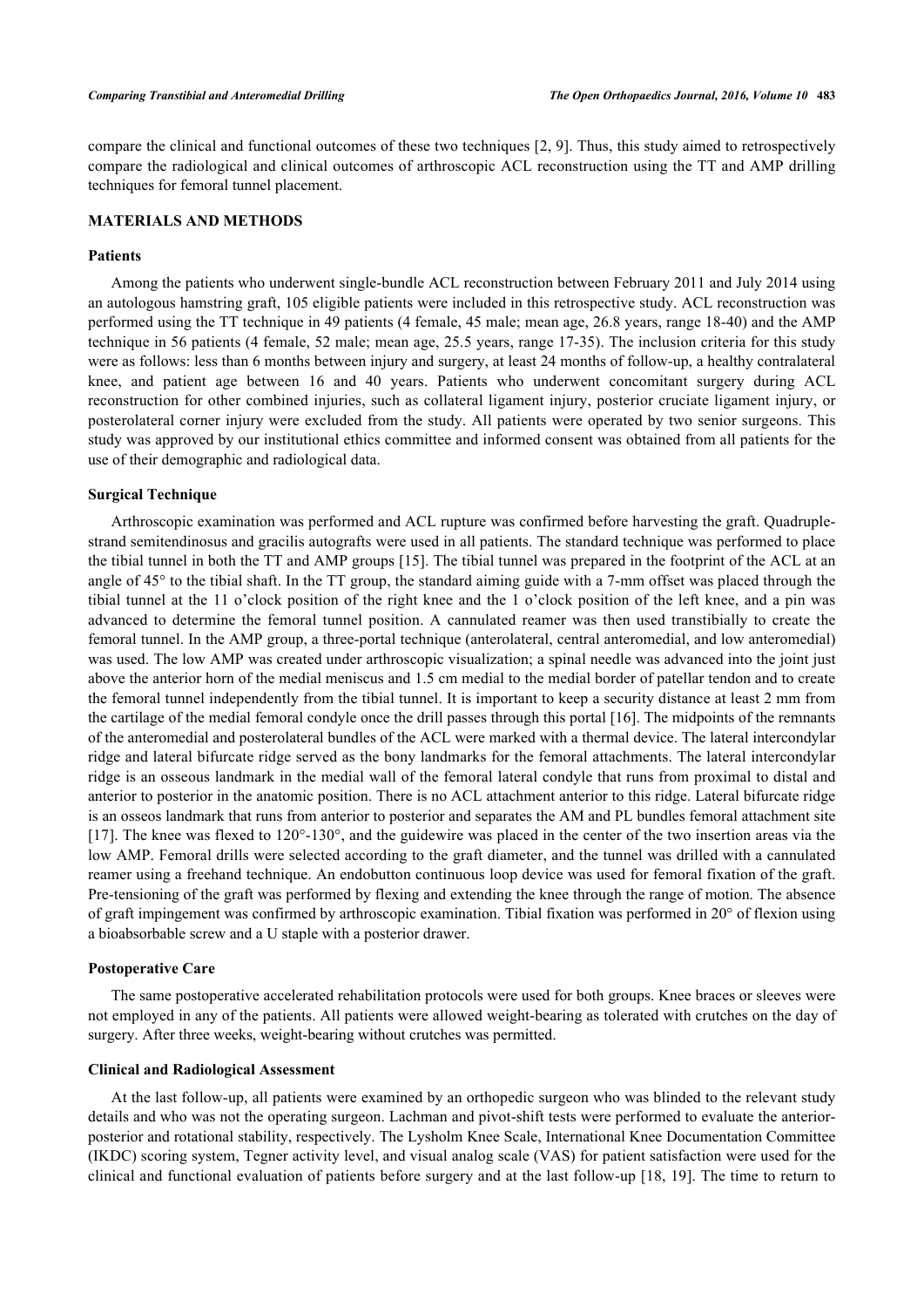normal life and time to return to jogging were assessed. For the radiological evaluation of tunnel placement, in order to determine whether the reconstructed ACL fell outside of the anatomical range, the criteria developed by Illingworth *et al*. were used [[20\]](#page-6-18).

#### **Statistical Analysis**

Statistical analyses were conducted using SPSS version 15.0 for Windows (SPSS Inc., Chicago, IL). When the numerical values for the two independent groups were normally distributed, Student's *t* test was used, and when normal distribution was not achieved, a Mann-Whitney U test was performed to compare the groups. For categorical variables, the ratios between the groups were analyzed by chi-square test. As the conditions for parametric tests were not met, a Monte Carlo simulation was used to evaluate the numerical variables. A p value  $< 0.05$  was considered statistically significant.

#### **RESULTS**

Statistically significant differences were not found between the groups with regard to age, sex, body mass index (BMI), mean follow-up period, and time from injury to surgery  $(p > 0.05)$  (Table [1](#page-3-0)). The mean follow-up periods for the AMP and TT groups were 30.5 months (range, 24-42 months) and 28.6 months (range, 26-38 months), respectively. The mechanism of injury involved sports activities in 32 patients (65%) in the TT group and 41 patients (73%) in the AMP group. Assessment of the preoperative and postoperative IKDC and Lysholm scores showed a significant improvement in both groups ( $p < 0.05$ ). In terms of the Lysholm and IKDC scores and Tegner activity levels, no significant differences existed between the groups at the last follow-up evaluation ( $p > 0.05$ ) (Table [2](#page-3-1)).

#### <span id="page-3-0"></span>**Table 1. Patient demographics.**

|                                                    | <b>TT Group</b> | <b>AMP Group</b> | p Value |
|----------------------------------------------------|-----------------|------------------|---------|
| Patients (n)                                       | 56              | 49               |         |
| Sex (male: female, n)                              | 52:4            | 45:4             |         |
| Age (mean $\pm$ SD, years)                         | $25.5 \pm 5$    | $26.8 \pm 5.7$   | 0.406   |
| BMI (mean $\pm$ SD, kg/m <sup>2</sup> )            | $24.9 \pm 2.9$  | $25.1 \pm 2.7$   | 0.735   |
| Follow-up (mean $\pm$ SD, months)                  | $30.1 \pm 5.4$  | $30.9 \pm 5.6$   | 0.441   |
| Time from injury to surgery (mean $\pm$ SD, weeks) | $10.3 \pm 5.1$  | $10.6 \pm 4.7$   | 0.415   |

#### <span id="page-3-1"></span>**Table 2. Functional evaluation of the groups at the last follow-up.**

| <b>Parameters</b>     | Anteromedial | <b>Transtibial</b> | <b>p</b> Value |
|-----------------------|--------------|--------------------|----------------|
| <b>IKDC</b> score     | 93.1         | 91.4               | 0.614          |
| Lvsholm score         | 95.4         | 93.9               | 0.545          |
| Tegner activity level | 0.3          | 0. I               | 0.415          |

Lachman and pivot-shift tests showed no significant differences between the groups  $(p > 0.05)$  (Table [3](#page-3-2)). Statistical analysis revealed that a reduced time was needed to return to normal life and jogging in the AMP group than in the TT group ( $p < 0.05$ ), and a statistically significant difference was observed between the two groups ( $p < 0.001$ ). Moreover, higher patient satisfaction was achieved for the AMP group following surgery according to analysis of VAS scores (p < 0.05) (Table **[4](#page-4-0)**). AMP technique was found to be superior to the TT technique in creating femoral tunnels within anatomical range, according to the radiological evaluation method of Illingworth  $(p < 0.001)$ . The reconstructed ACL fell within an anatomical range in 51 patients (91%) in the AMP group and 5 patients (10.2%) in the TT group (Fig. **[2](#page-4-1)**).

#### <span id="page-3-2"></span>**Table 3. Physical examination.**

| <b>Parameters</b> | Anteromedial<br>n(%) | <b>Transtibial</b><br>n(%) | p Value |
|-------------------|----------------------|----------------------------|---------|
| Pivot-shift test  |                      |                            | 0.056   |
|                   | 42(75.0)             | 29(59.2)                   |         |
|                   | 14(25.0)             | 19(38.8)                   |         |
|                   |                      |                            |         |
|                   |                      |                            |         |
| Lachman test      |                      |                            | 0.059   |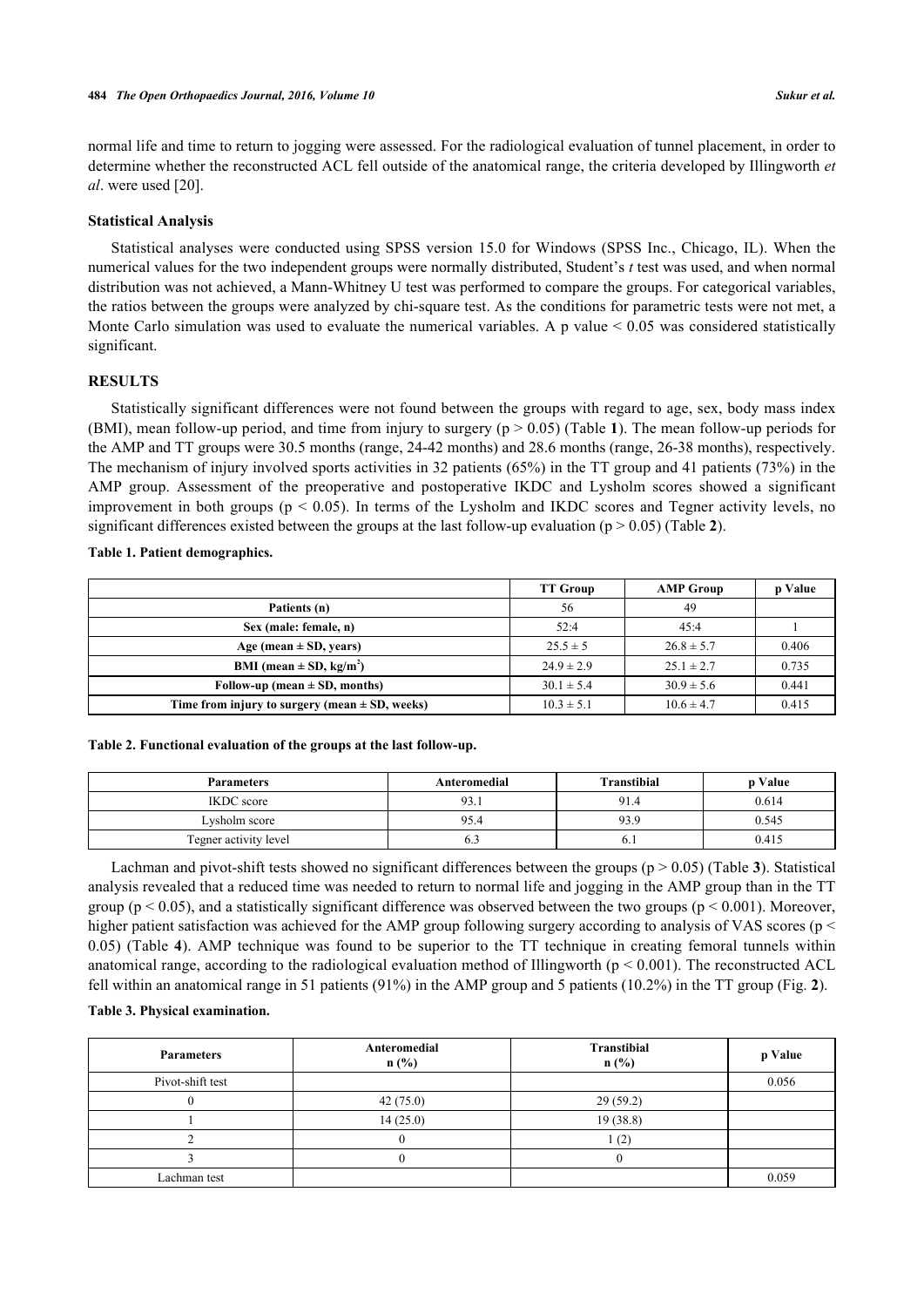*(Table 3) contd.....*

| <b>Parameters</b> | Anteromedial<br>$n$ (%) | Transtibial<br>n(%) | p Value |
|-------------------|-------------------------|---------------------|---------|
|                   | 42(75.0)                | 29(59.2)            |         |
|                   | 14(25.0)                | 17(34.7)            |         |
|                   |                         | 3(6.1)              |         |
|                   |                         |                     |         |

<span id="page-4-0"></span>**Table 4. VAS scores, time to normal life, and time to jogging for the AMP and TT groups.**

<span id="page-4-1"></span>

|                                            | Anteromedial       | Transtibial         | <b>p</b> Value |
|--------------------------------------------|--------------------|---------------------|----------------|
| VAS score (mean $\pm$ SD)                  | $9.4 \pm 0.8$      | $8.9 \pm 0.8$       | 0.002          |
| Time to normal life (mean $\pm$ SD, weeks) | $7.5 \pm 0.9$ (8)  | $9.1 \pm 1.3(9)$    | ${}_{0.001}$   |
| Time to jogging (mean $\pm$ SD, weeks)     | $12.4 \pm 1.6(12)$ | $14.4 \pm 2.2$ (14) | ${}_{0.001}$   |



**Fig. (2).** The femoral tunnel angle (**A**) and inclination angle (**B**) suggest that the reconstructed ACL is within the anatomical range.

#### **DISCUSSION**

The principal finding of this comparative study is that the AMP technique is superior to the TT technique in achieving anatomical femoral tunnel placement. The patients in the AMP group began jogging and returned to normal life significantly earlier at short-term follow-up compared with patients in the TT group.

The most frequent technical flaw resulting in the failure of ACL reconstruction is the non-anatomical placement of the femoral tunnel [\[5](#page-6-3) - [11\]](#page-6-9). In a cadaveric study by Gadikota *et al.*, improved outcome after ACL reconstruction was notably related to the maximum femoral ACL footprint coverage achieved by the surgical tunnel [[21](#page-6-19)]. Creation of a femoral tunnel with the TT technique requires a relatively short operative time and has been commonly performed with successful results for a long time [\[22\]](#page-7-0). However, when using the TT technique, the femoral tunnel is typically placed anteriorly and higher in the intercondylar notch compared with the original ACL femoral footprint [\[23,](#page-7-1) [24](#page-7-2)]. Only the anteromedial bundle of the ACL may be covered by the TT drilling technique, which results in better restoration of sagittal plane stability than rotational stability, which may remain inadequate [\[25](#page-7-3)]. The abnormal femoral tunnel placement observed in the TT technique is attributed to the dependency of the femoral tunnel position on the antecedently drilled tibial tunnel [[26\]](#page-7-4). In an attempt to achieve anatomical femoral tunnel position via the TT technique, Golish suggested a far medial entry into the tibia [[27](#page-7-5)]. Controversially, many authors have concluded that attempting to create an anatomical femoral tunnel position through a medial entry into the tibia would require a starting point too close to the tibial joint line, resulting in a relatively short medial tibial tunnel and a tunnel length-graft length mismatch [\[23](#page-7-1), [26](#page-7-4)]. Youm *et al.* used a modified TT technique, positioning the tibia in internal rotation and varus alignment while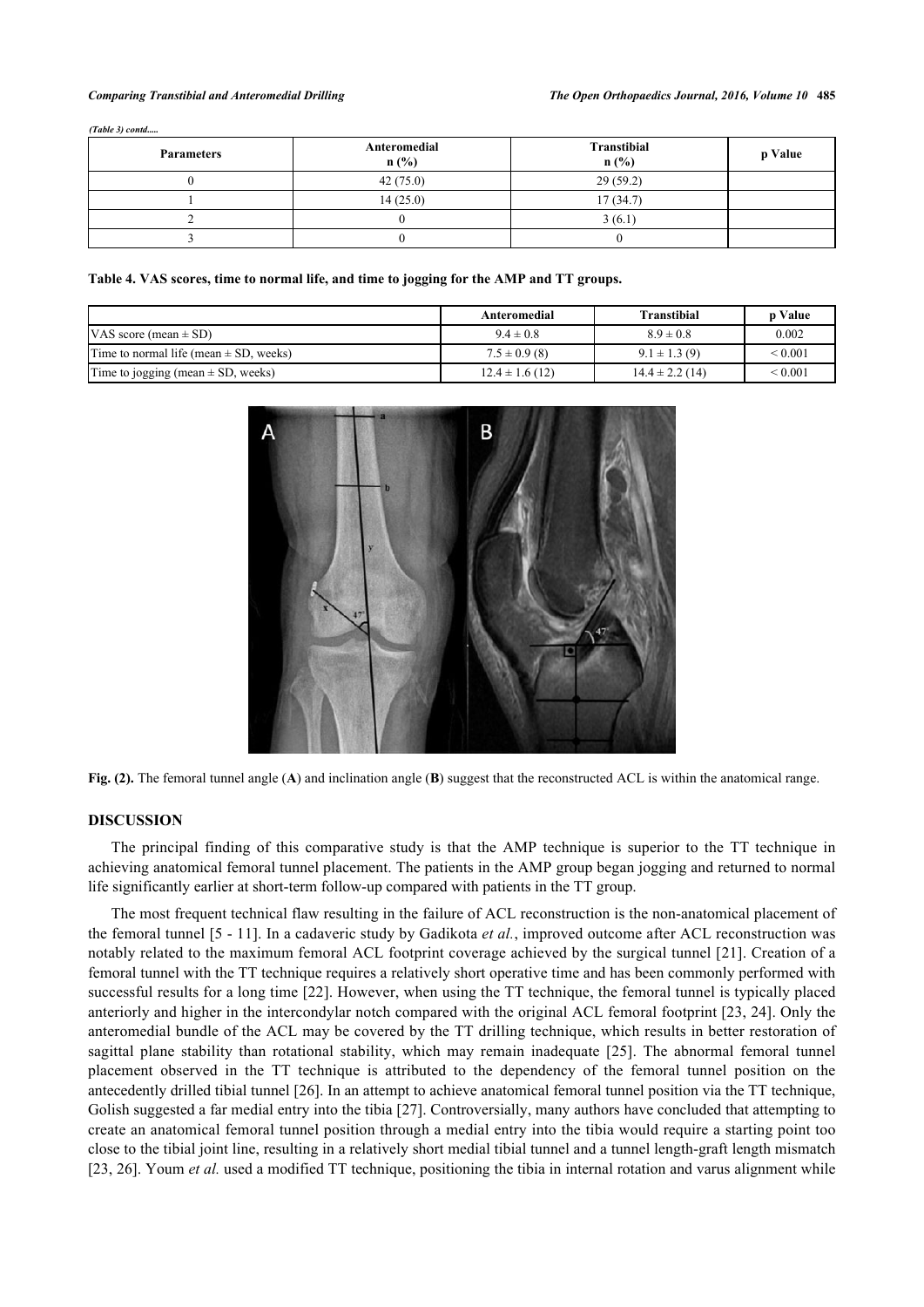creating the femoral tunnel. They noted that adjusting the guidewire within the native ACL site using the modified TT technique is easily possible [[28\]](#page-7-6).

On the other hand, numerous studies have suggested that the AMP technique facilitates a more anatomic and horizontal femoral tunnel, independent of tibial tunnel placement within the native ACL femoral attachment site, and provides greater rotational stability. Furthermore, these studies suggest that a more horizontal placement of the graft decreases the risk of graft impingement [[10,](#page-6-8) [29](#page-7-7), [30](#page-7-8)]. However, there are several potential surgical difficulties with regard to the AMP technique, including a short femoral tunnel, blow out of the back wall of the lateral femoral intercondylar notch, and difficulty with visualization and graft passage [[31\]](#page-7-9). Nevertheless, in the present study, the AMP technique was found to be superior to the TT technique in creating femoral tunnels within anatomical range, according to the radiological evaluation method of Illingworth. Illingworth confirmed with 3D computed tomography that a femoral tunnel angle greater than 32.7° (100% sensitivity and 85% specificity) on an anteroposterior radiograph of the knee and an inclination angle less than 55° (100% sensitivity and 87.5% specificity) on sagittal magnetic resonance imaging (MRI) determine whether the reconstructed ACL is within the anatomical range [[20\]](#page-6-18). We consider this to be an easy and beneficial method to determine whether the reconstructed ACL is within the anatomical range.

Although evaluation of the functional outcomes based on IKDC and Lysholm scores and Tegner activity levels revealed higher values in the AMP group, significant differences between the groups were not observed. This result is similar to the results of other studies with more than a year of follow-up time [\[11](#page-6-9), [29](#page-7-7), [32,](#page-7-10) [33\]](#page-7-11). Conversely, there are studies with significantly higher IKDC and/or Lysholm scores following ACL reconstruction using the AMP technique [\[34](#page-7-12)]. As a result, no definitive evidence has been found to conclude that one technique is superior to the other in terms of functional outcomes based on scoring systems, such as the IKDC scoring system, Lysholm score, and Tegner activity level, in clinical studies [[35\]](#page-7-13).

Knee stability with respect to the ACL can be measured by the amount of anterior tibial translation identified using the Lachman and pivot-shift physical tests or using an arthrometer [\[34](#page-7-12)]. Although patients with TT ACL reconstruction obtain good anteroposterior stability, numerous biomechanical studies have demonstrated that the AMP technique restores the translational and rotational stability better and provides more anatomic graft placement [[36](#page-7-14) - [40](#page-8-0)]. In this study, anterior translation of the tibia was evaluated using both Lachman and pivot-shift tests, and no statistically significant difference was found between the groups. This finding may be due to the subjective nature of the tests. However, we performed stability tests at the last follow-up, which was at least two years after surgery.

Several clinical and biomechanical studies have demonstrated improved knee stability with the AMP technique, particularly during the first months [\[34](#page-7-12), [38,](#page-7-15) [39](#page-7-16), [41\]](#page-8-1). Earlier return to daily activities and jogging may be explained by the effect of the transverse orientation of the femoral tunnel and graft using the AMP technique on the early postoperative period. We speculate that increased rotational stability in the early period after surgery enables aggressive rehabilitation and faster recovery.

This study has certain limitations. First, this was a retrospective study with no randomization. Second, it was a short-term study and thus could not assess the long-term results. Third, we did not assess knee stability objectively. Future randomized clinical trials directly comparing both techniques over long-term follow-up will help to clarify which technique provides the best clinical outcome.

In conclusion, the AMP technique is significantly superior to the TT technique in creating anatomical femoral tunnel placement during single-bundle ACL reconstruction. There is no evidence to support the superiority of either technique in terms of clinical outcomes. However, the AMP technique provides faster recovery in terms of return to normal life and return to jogging in the short-term.

#### **CONFLICT OF INTEREST**

The authors confirm that this article content has no conflict of interest.

### **ACKNOWLEDGEMENTS**

The authors thank Ibrahim Azboy, MD, for his contribution to this study.

### **REFERENCES**

<span id="page-5-0"></span>[1] Alentorn-Geli E, Samitier G, Alvarez P, Steinbacher G, Cugat R. Anteromedial portal versus transtibial drilling techniques in ACL reconstruction: a blinded cross-sectional study at two- to five-year follow-up. Int Orthop 2010; 34(5): 747-54.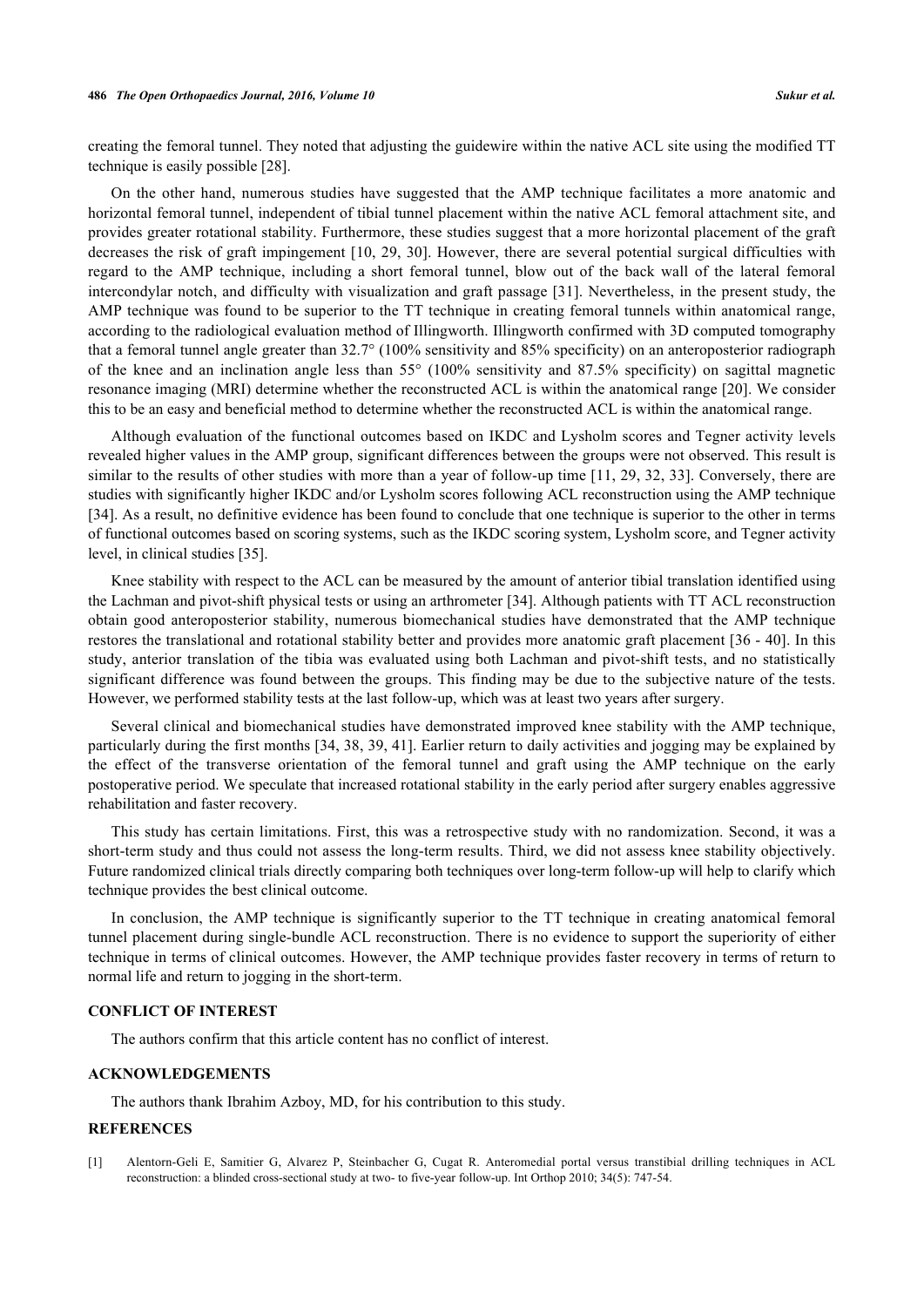[\[http://dx.doi.org/10.1007/s00264-010-1000-1\]](http://dx.doi.org/10.1007/s00264-010-1000-1) [PMID: [20401753](http://www.ncbi.nlm.nih.gov/pubmed/20401753)]

- <span id="page-6-0"></span>[2] Saccomanni B. Graft fixation alternatives in anterior cruciate ligament reconstruction. Musculoskelet Surg 2011; 95(3): 183-91. [\[http://dx.doi.org/10.1007/s12306-011-0137-4\]](http://dx.doi.org/10.1007/s12306-011-0137-4) [PMID: [21538096](http://www.ncbi.nlm.nih.gov/pubmed/21538096)]
- <span id="page-6-1"></span>[3] Rayan F, Nanjayan SK, Quah C, Ramoutar D, Konan S, Haddad FS. Review of evolution of tunnel position in anterior cruciate ligament reconstruction. World J Orthop 2015; 6(2): 252-62. [\[http://dx.doi.org/10.5312/wjo.v6.i2.252](http://dx.doi.org/10.5312/wjo.v6.i2.252)] [PMID: [25793165\]](http://www.ncbi.nlm.nih.gov/pubmed/25793165)
- <span id="page-6-2"></span>[4] Fu FH, van Eck CF, Tashman S, Irrgang JJ, Moreland MS. Anatomic anterior cruciate ligament reconstruction: a changing paradigm. Knee Surg Sports Traumatol Arthrosc 2015; 23(3): 640-8. [\[http://dx.doi.org/10.1007/s00167-014-3209-9\]](http://dx.doi.org/10.1007/s00167-014-3209-9) [PMID: [25086574](http://www.ncbi.nlm.nih.gov/pubmed/25086574)]
- <span id="page-6-3"></span>[5] Jepsen CF, Lundberg-Jensen AK, Faunoe P. Does the position of the femoral tunnel affect the laxity or clinical outcome of the anterior cruciate ligament-reconstructed knee? A clinical, prospective, randomized, double-blind study. Arthroscopy 2007; 23(12): 1326-33. [\[http://dx.doi.org/10.1016/j.arthro.2007.09.010](http://dx.doi.org/10.1016/j.arthro.2007.09.010)] [PMID: [18063177\]](http://www.ncbi.nlm.nih.gov/pubmed/18063177)
- <span id="page-6-4"></span>[6] Sadoghi P, Kröpfl A, Jansson V, Müller PE, Pietschmann MF, Fischmeister MF. Impact of tibial and femoral tunnel position on clinical results after anterior cruciate ligament reconstruction. Arthroscopy 2011; 27(3): 355-64. [\[http://dx.doi.org/10.1016/j.arthro.2010.08.015](http://dx.doi.org/10.1016/j.arthro.2010.08.015)] [PMID: [21144694\]](http://www.ncbi.nlm.nih.gov/pubmed/21144694)
- <span id="page-6-5"></span>[7] Carson EW, Anisko EM, Restrepo C, Panariello RA, O'Brien SJ, Warren RF. Revision anterior cruciate ligament reconstruction: etiology of failures and clinical results. J Knee Surg 2004; 17(3): 127-32. [PMID: [15366266\]](http://www.ncbi.nlm.nih.gov/pubmed/15366266)
- <span id="page-6-6"></span>[8] Kamath GV, Redfern JC, Greis PE, Burks RT. Revision anterior cruciate ligament reconstruction. Am J Sports Med 2011; 39(1): 199-217. [\[http://dx.doi.org/10.1177/0363546510370929\]](http://dx.doi.org/10.1177/0363546510370929) [PMID: [20709943](http://www.ncbi.nlm.nih.gov/pubmed/20709943)]
- <span id="page-6-7"></span>[9] Andrei BI, Niculescu M, Popescu G. Position of anterior cruciate ligament after single-bundle arthroscopic reconstruction. Int Orthop 2016; 40(2): 393-7.

[\[http://dx.doi.org/10.1007/s00264-015-2964-7\]](http://dx.doi.org/10.1007/s00264-015-2964-7) [PMID: [26330084](http://www.ncbi.nlm.nih.gov/pubmed/26330084)]

- <span id="page-6-8"></span>[10] Xu H, Zhang C, Zhang Q, *et al.* A systematic review of anterior cruciate ligament femoral footprint location evaluated by quadrant method for single-bundle and double-bundle anatomic reconstruction 2016; 32(8): 1724-34. [\[http://dx.doi.org/10.1016/j.arthro.2016.01.065](http://dx.doi.org/10.1016/j.arthro.2016.01.065)]
- <span id="page-6-9"></span>[11] Zhang Q, Zhang S, Li R, Liu Y, Cao X. Comparison of two methods of femoral tunnel preparation in single-bundle anterior cruciate ligament reconstruction: a prospective randomized study. Acta Cir Bras 2012; 27(8): 572-6. [\[http://dx.doi.org/10.1590/S0102-86502012000800010\]](http://dx.doi.org/10.1590/S0102-86502012000800010) [PMID: [22850710](http://www.ncbi.nlm.nih.gov/pubmed/22850710)]
- <span id="page-6-10"></span>[12] Zavras TD, Race A, Amis AA. The effect of femoral attachment location on anterior cruciate ligament reconstruction: graft tension patterns and restoration of normal anterior-posterior laxity patterns. Knee Surg Sports Traumatol Arthrosc 2005; 13(2): 92-100. [\[http://dx.doi.org/10.1007/s00167-004-0541-5\]](http://dx.doi.org/10.1007/s00167-004-0541-5) [PMID: [15756613](http://www.ncbi.nlm.nih.gov/pubmed/15756613)]
- <span id="page-6-11"></span>[13] Yagi M, Wong EK, Kanamori A, Debski RE, Fu FH, Woo SL. Biomechanical analysis of an anatomic anterior cruciate ligament reconstruction. Am J Sports Med 2002; 30(5): 660-6. [PMID: [12238998\]](http://www.ncbi.nlm.nih.gov/pubmed/12238998)
- <span id="page-6-12"></span>[14] Duquin TR, Wind WM, Fineberg MS, Smolinski RJ, Buyea CM. Current trends in anterior cruciate ligament reconstruction. J Knee Surg 2009; 22(1): 7-12. [\[http://dx.doi.org/10.1055/s-0030-1247719](http://dx.doi.org/10.1055/s-0030-1247719)] [PMID: [19216345\]](http://www.ncbi.nlm.nih.gov/pubmed/19216345)
- <span id="page-6-13"></span>[15] Morgan CD, Kalman VR, Grawl DM. Definitive landmarks for reproducible tibial tunnel placement in anterior cruciate ligament reconstruction. Arthroscopy 1995; 11(3): 275-88. [\[http://dx.doi.org/10.1016/0749-8063\(95\)90003-9](http://dx.doi.org/10.1016/0749-8063(95)90003-9)] [PMID: [7632302](http://www.ncbi.nlm.nih.gov/pubmed/7632302)]
- <span id="page-6-14"></span>[16] Rezazadeh S, Ettehadi H, Vosoughi AR. Outcome of arthroscopic single-bundle anterior cruciate ligament reconstruction: anteromedial portal technique *versus* transtibial drilling technique. Musculoskelet Surg 2016; 100(1): 37-41. [\[http://dx.doi.org/10.1007/s12306-015-0392-x\]](http://dx.doi.org/10.1007/s12306-015-0392-x) [PMID: [26645453](http://www.ncbi.nlm.nih.gov/pubmed/26645453)]
- <span id="page-6-15"></span>[17] Ferretti M, Ekdahl M, Shen W, Fu FH. Osseous landmarks of the femoral attachment of the anterior cruciate ligament: an anatomic study. Arthroscopy 2007; 23(11): 1218-25. [\[http://dx.doi.org/10.1016/j.arthro.2007.09.008](http://dx.doi.org/10.1016/j.arthro.2007.09.008)] [PMID: [17986410\]](http://www.ncbi.nlm.nih.gov/pubmed/17986410)
- <span id="page-6-16"></span>[18] Hefti F, Müller W, Jakob RP, Stäubli HU. Evaluation of knee ligament injuries with the IKDC form. Knee Surg Sports Traumatol Arthrosc 1993; 1(3-4): 226-34. [\[http://dx.doi.org/10.1007/BF01560215\]](http://dx.doi.org/10.1007/BF01560215) [PMID: [8536037](http://www.ncbi.nlm.nih.gov/pubmed/8536037)]
- <span id="page-6-17"></span>[19] Tegner Y, Lysholm J. Rating systems in the evaluation of knee ligament injuries. Clin Orthop Relat Res 1985; (198): 43-9. [PMID: [4028566\]](http://www.ncbi.nlm.nih.gov/pubmed/4028566)
- <span id="page-6-18"></span>[20] Illingworth KD, Hensler D, Working ZM, Macalena JA, Tashman S, Fu FH. A simple evaluation of anterior cruciate ligament femoral tunnel position: the inclination angle and femoral tunnel angle. Am J Sports Med 2011; 39(12): 2611-8. [\[http://dx.doi.org/10.1177/0363546511420128\]](http://dx.doi.org/10.1177/0363546511420128) [PMID: [21908719](http://www.ncbi.nlm.nih.gov/pubmed/21908719)]
- <span id="page-6-19"></span>[21] Gadikota HR, Sim JA, Hosseini A, Gill TJ, Li G. The relationship between femoral tunnels created by the transtibial, anteromedial portal, and outside-in techniques and the anterior cruciate ligament footprint. Am J Sports Med 2012; 40(4): 882-8.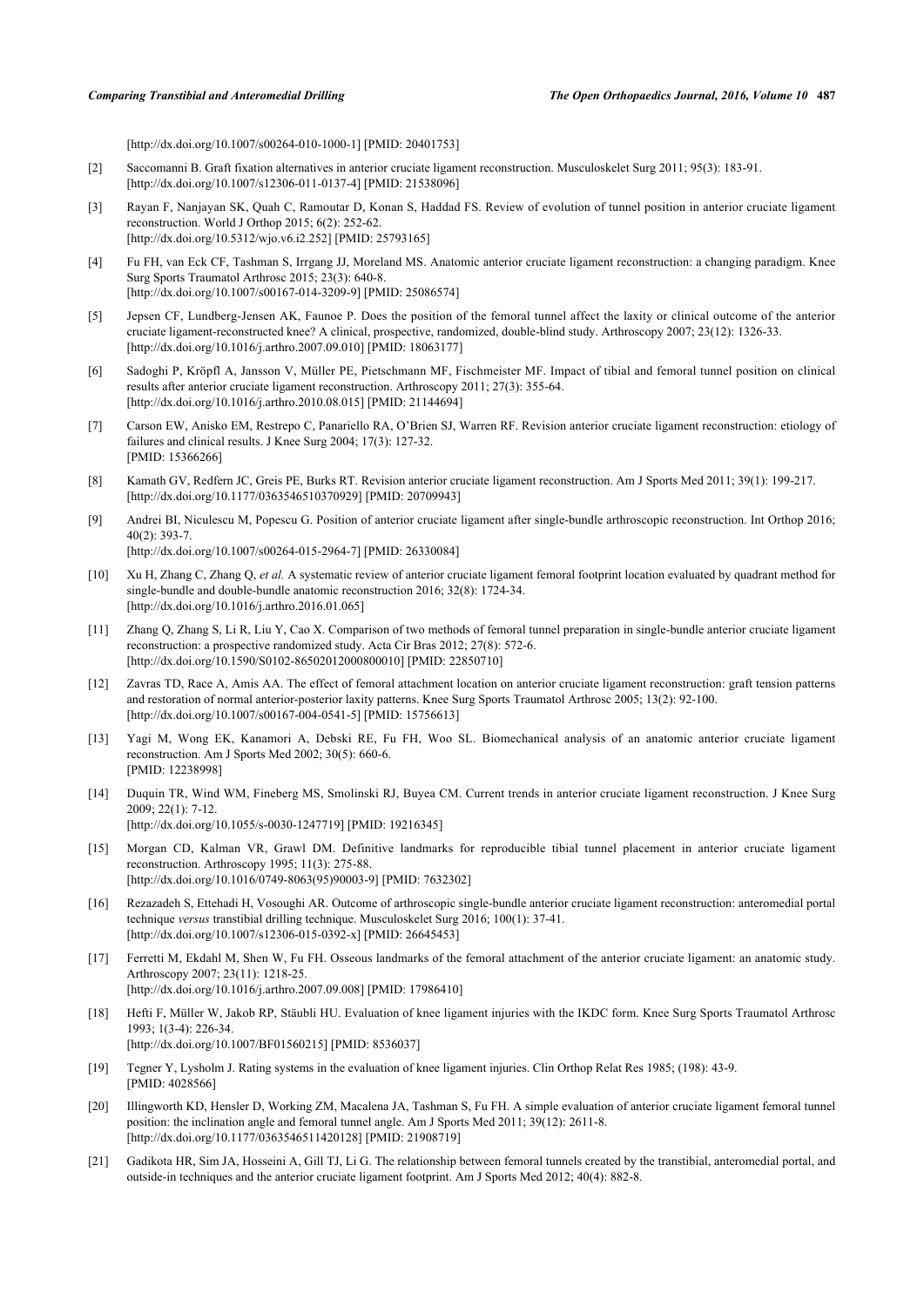[\[http://dx.doi.org/10.1177/0363546511434276\]](http://dx.doi.org/10.1177/0363546511434276) [PMID: [22302206](http://www.ncbi.nlm.nih.gov/pubmed/22302206)]

- <span id="page-7-0"></span>[22] Asagumo H, Kimura M, Kobayashi Y, Taki M, Takagishi K. Anatomic reconstruction of the anterior cruciate ligament using double-bundle hamstring tendons: surgical techniques, clinical outcomes, and complications. Arthroscopy 2007; 23(6): 602-9. [\[http://dx.doi.org/10.1016/j.arthro.2007.01.009](http://dx.doi.org/10.1016/j.arthro.2007.01.009)] [PMID: [17560474\]](http://www.ncbi.nlm.nih.gov/pubmed/17560474)
- <span id="page-7-1"></span>[23] Park JS, Park JH, Wang JH, *et al.* Comparison of femoral tunnel geometry, using *in vivo* 3-dimensional computed tomography, during transportal and outside-in single-bundle anterior cruciate ligament reconstruction techniques. Arthroscopy 2015; 31(1): 83-91. [\[http://dx.doi.org/10.1016/j.arthro.2014.07.023](http://dx.doi.org/10.1016/j.arthro.2014.07.023)] [PMID: [25239169\]](http://www.ncbi.nlm.nih.gov/pubmed/25239169)
- <span id="page-7-2"></span>[24] Dargel J, Schmidt-Wiethoff R, Fischer S, Mader K, Koebke J, Schneider T. Femoral bone tunnel placement using the transtibial tunnel or the anteromedial portal in ACL reconstruction: a radiographic evaluation. Knee Surg Sports Traumatol Arthrosc 2009; 17(3): 220-7. [\[http://dx.doi.org/10.1007/s00167-008-0639-2\]](http://dx.doi.org/10.1007/s00167-008-0639-2) [PMID: [18843479](http://www.ncbi.nlm.nih.gov/pubmed/18843479)]
- <span id="page-7-3"></span>[25] Silva A, Sampaio R, Pinto E. Placement of femoral tunnel between the AM and PL bundles using a transtibial technique in single-bundle ACL reconstruction. Knee Surg Sports Traumatol Arthrosc 2010; 18(9): 1245-51. [\[http://dx.doi.org/10.1007/s00167-010-1132-2\]](http://dx.doi.org/10.1007/s00167-010-1132-2) [PMID: [20390248](http://www.ncbi.nlm.nih.gov/pubmed/20390248)]
- <span id="page-7-4"></span>[26] Heming JF, Rand J, Steiner ME. Anatomical limitations of transtibial drilling in anterior cruciate ligament reconstruction. Am J Sports Med 2007; 35(10): 1708-15. [\[http://dx.doi.org/10.1177/0363546507304137\]](http://dx.doi.org/10.1177/0363546507304137) [PMID: [17664343](http://www.ncbi.nlm.nih.gov/pubmed/17664343)]
- <span id="page-7-5"></span>[27] Golish SR, Baumfeld JA, Schoderbek RJ, Miller MD. The effect of femoral tunnel starting position on tunnel length in anterior cruciate ligament reconstruction: a cadaveric study. Arthroscopy 2007; 23(11): 1187-92. [\[http://dx.doi.org/10.1016/j.arthro.2007.06.013](http://dx.doi.org/10.1016/j.arthro.2007.06.013)] [PMID: [17986406\]](http://www.ncbi.nlm.nih.gov/pubmed/17986406)
- <span id="page-7-6"></span>[28] Youm YS, Cho SD, Lee SH, Youn CH. Modified transtibial *versus* anteromedial portal technique in anatomic single-bundle anterior cruciate ligament reconstruction: comparison of femoral tunnel position and clinical results. Am J Sports Med 2014; 42(12): 2941-7. [\[http://dx.doi.org/10.1177/0363546514551922\]](http://dx.doi.org/10.1177/0363546514551922) [PMID: [25269655](http://www.ncbi.nlm.nih.gov/pubmed/25269655)]
- <span id="page-7-7"></span>[29] Azboy I, Demirtaş A, Gem M, Kıran S, Alemdar C, Bulut M. A comparison of the anteromedial and transtibial drilling technique in ACL reconstruction after a short-term follow-up. Arch Orthop Trauma Surg 2014; 134(7): 963-9. [\[http://dx.doi.org/10.1007/s00402-014-1996-6\]](http://dx.doi.org/10.1007/s00402-014-1996-6) [PMID: [24770982](http://www.ncbi.nlm.nih.gov/pubmed/24770982)]
- <span id="page-7-8"></span>[30] Noh JH, Roh YH, Yang BG, Yi SR, Lee SY. Femoral tunnel position on conventional magnetic resonance imaging after anterior cruciate ligament reconstruction in young men: transtibial technique *versus* anteromedial portal technique. Arthroscopy 2013; 29(5): 882-90. [\[http://dx.doi.org/10.1016/j.arthro.2013.01.025](http://dx.doi.org/10.1016/j.arthro.2013.01.025)] [PMID: [23538044\]](http://www.ncbi.nlm.nih.gov/pubmed/23538044)
- <span id="page-7-9"></span>[31] Sedeek SM, Andrew TH. Femoral tunnel drilling in anterior cruciate ligament reconstruction: anteromedial or transtibial portal? Current review. Hard Tissue 2013; 2: 34. [\[http://dx.doi.org/10.13172/2050-2303-2-4-718](http://dx.doi.org/10.13172/2050-2303-2-4-718)]
- <span id="page-7-10"></span>[32] Riboh JC, Hasselblad V, Godin JA, Mather RC III. Transtibial *versus* independent drilling techniques for anterior cruciate ligament reconstruction: a systematic review, meta-analysis, and meta-regression. Am J Sports Med 2013; 41(11): 2693-702. [\[http://dx.doi.org/10.1177/0363546513506979\]](http://dx.doi.org/10.1177/0363546513506979) [PMID: [24130247](http://www.ncbi.nlm.nih.gov/pubmed/24130247)]
- <span id="page-7-11"></span>[33] Wei Z, Li F, Peng W, Wei B, Qiu L, Wei C. Comparative study on arthroscopic anterior cruciate ligament reconstruction with transtibial technique and through anteromedial approach. Zhongguo Xiu Fu Chong Jian Wai Ke Za Zhi 2014; 28(3): 339-44. [PMID: [24844016\]](http://www.ncbi.nlm.nih.gov/pubmed/24844016)
- <span id="page-7-12"></span>[34] Mardani-Kivi M, Madadi F, Keyhani S, Karimi-Mobarake M, Hashemi-Motlagh K, Saheb-Ekhtiari K. Antero-medial portal *vs*. transtibial techniques for drilling femoral tunnel in ACL reconstruction using 4-strand hamstring tendon: a cross-sectional study with 1-year follow-up. Med Sci Monit 2012; 18(11): CR674-9. [\[http://dx.doi.org/10.12659/MSM.883546](http://dx.doi.org/10.12659/MSM.883546)] [PMID: [23111744](http://www.ncbi.nlm.nih.gov/pubmed/23111744)]
- <span id="page-7-13"></span>[35] Robin BN, Jani SS, Marvil SC, Reid JB, Schillhammer CK, Lubowitz JH. Advantages and disadvantages of transtibial, anteromedial portal, and outside-in femoral tunnel drilling in single-bundle anterior cruciate ligament reconstruction: a systematic review. Arthroscopy 2015; 31(7): 1412-7. [\[http://dx.doi.org/10.1016/j.arthro.2015.01.018](http://dx.doi.org/10.1016/j.arthro.2015.01.018)] [PMID: [25749530\]](http://www.ncbi.nlm.nih.gov/pubmed/25749530)
- <span id="page-7-14"></span>[36] Musahl V, Voos JE, O'Loughlin PF, *et al.* Comparing stability of different single- and double-bundle anterior cruciate ligament reconstruction techniques: a cadaveric study using navigation. Arthroscopy 2010; 26(9)(Suppl.): S41-8. [\[http://dx.doi.org/10.1016/j.arthro.2010.01.028](http://dx.doi.org/10.1016/j.arthro.2010.01.028)] [PMID: [20692120\]](http://www.ncbi.nlm.nih.gov/pubmed/20692120)
- [37] Marchant BG, Noyes FR, Barber-Westin SD, Fleckenstein C. Prevalence of nonanatomical graft placement in a series of failed anterior cruciate ligament reconstructions. Am J Sports Med 2010; 38(10): 1987-96. [\[http://dx.doi.org/10.1177/0363546510372797\]](http://dx.doi.org/10.1177/0363546510372797) [PMID: [20702859](http://www.ncbi.nlm.nih.gov/pubmed/20702859)]
- <span id="page-7-15"></span>[38] Bedi A, Musahl V, Steuber V, *et al.* Transtibial versus anteromedial portal reaming in anterior cruciate ligament reconstruction: an anatomic and biomechanical evaluation of surgical technique. Arthroscopy 2011; 27(3): 380-90. [\[http://dx.doi.org/10.1016/j.arthro.2010.07.018](http://dx.doi.org/10.1016/j.arthro.2010.07.018)] [PMID: [21035990\]](http://www.ncbi.nlm.nih.gov/pubmed/21035990)
- <span id="page-7-16"></span>[39] Bedi A, Raphael B, Maderazo A, Pavlov H, Williams RJ III. Transtibial *versus* anteromedial portal drilling for anterior cruciate ligament reconstruction: a cadaveric study of femoral tunnel length and obliquity. Arthroscopy 2010; 26(3): 342-50. [\[http://dx.doi.org/10.1016/j.arthro.2009.12.006](http://dx.doi.org/10.1016/j.arthro.2009.12.006)] [PMID: [20206044\]](http://www.ncbi.nlm.nih.gov/pubmed/20206044)